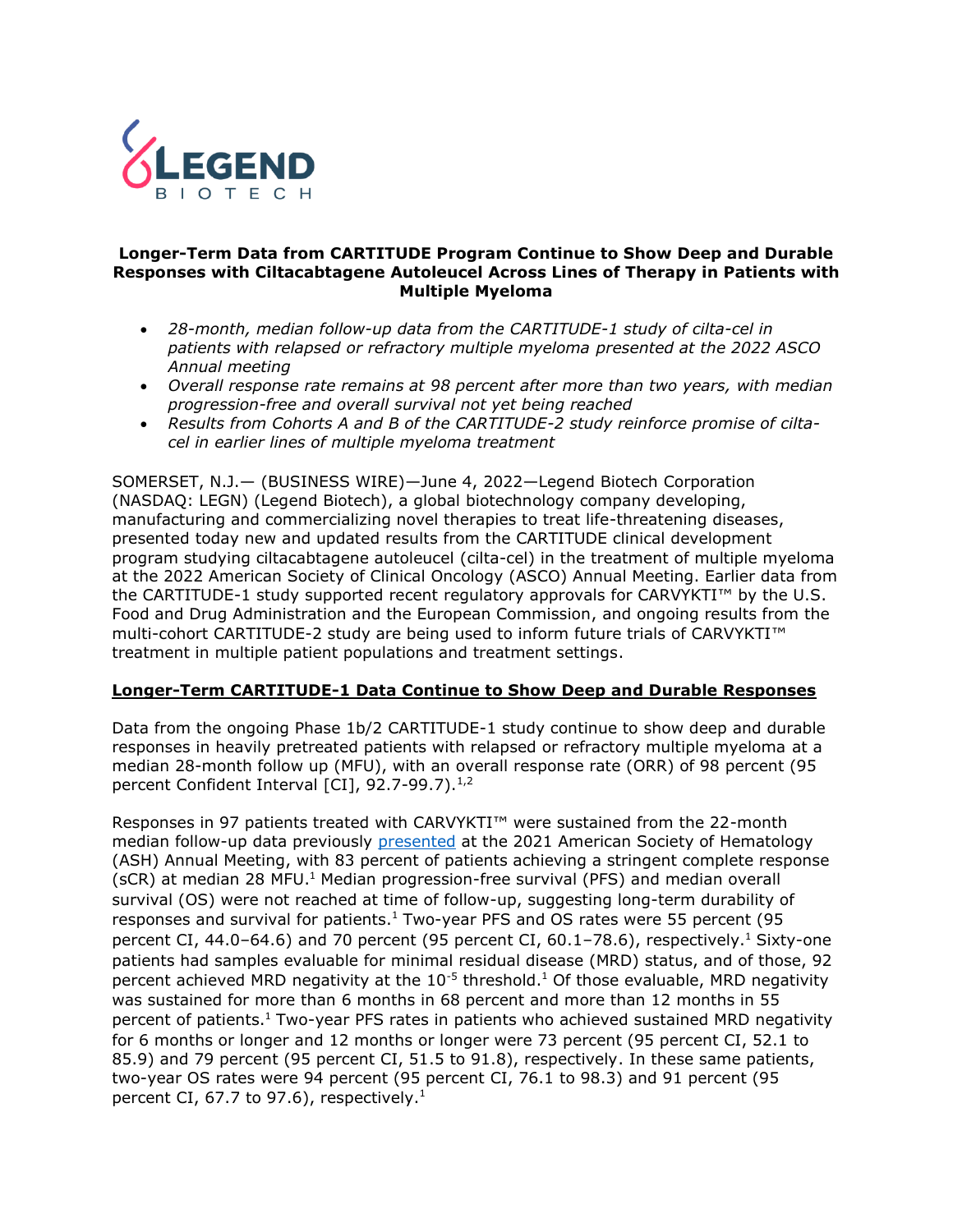The CARTITUDE-1 study included patients who received a median of six prior treatment regimens (range,  $3-18$  $3-18$  $3-18$ ).<sup>1</sup> All patients were triple-class [immunomodulatory agent (IMiD), proteasome inhibitor (PI) and anti-CD38 antibody] exposed, while 42 percent of patients were penta-drug refractory and 99 percent of patients were refractory to the last line of therapy.[1](#page-0-0)

"After more than two years of follow-up, cilta-cel continues to provide durable responses for patients with relapsed or refractory multiple myeloma who often have exhausted multiple lines of therapy and face poor prognoses," said Saad Z. Usmani, M.D., M.B.A., F.A.C.P., Chief of Myeloma Service, at Memorial Sloan Kettering Cancer Center, and study investigator. "This population of patients has an unmet need, and it is exciting that we have a treatment option that can keep disease progression at bay."

Median time to first response was one month (range, 0.9-10.7 months), with responses deepening over time.<sup>[1](#page-0-0)</sup> Additionally, median time to best response was 2.6 months (range, 0.9-17.8 months) and median time to complete response (CR) or better was 2.9 months (range,  $0.9 - 17.8$  $0.9 - 17.8$  $0.9 - 17.8$  months).<sup>1</sup>

At 28-month median follow up, the most common hematologic adverse events (AEs) observed were neutropenia (96 percent); anemia (81 percent); thrombocytopenia (79 percent); leukopenia (62 percent); and lymphopenia (54 percent). Since the primary 12 month publication, $3$  no new events of CRS (no changes in incidence, time to onset, or duration) occurred and one new case of Parkinsonism (also referred to as movement and neurocognitive treatment-emergent adverse events) occurred[.](#page-0-0)<sup>1</sup>

## **CARTITUDE-2 Data Reinforce Potential for Use in Earlier-Line of Treatment**

Results from the multicohort Phase 2 CARTITUDE-2 study [\(NCT04133636\)](https://clinicaltrials.gov/ct2/show/NCT04133636) evaluating ciltacel safety and efficacy in various clinical settings for patients with multiple myeloma were also presented at ASCO 2022, demonstrating the promise of CARVYKTI™ earlier in the course of multiple myeloma treatment.

<span id="page-1-0"></span>Updated data from Cohort A examined the safety and efficacy of cilta-cel in 20 patients with multiple myeloma after one to three prior lines of therapy and who are lenalidomiderefractory (Abstract  $#8020$ ).<sup>4</sup> At a median follow-up of 17.1 months, the ORR was 95 percent, which included 90 percent of patients achieving CR or better and 95 percent achieving very good partial response (VGPR) or better. The median time to first response was one month and the median time to best response was 2.6 months. The 15-month PFS rate was 70 percent.<sup>[4](#page-1-0)</sup> Of the 16 patients who were MRD-evaluable, all achieved MRD negativity at 10<sup>-5</sup>.<sup>[4](#page-1-0)</sup>

<span id="page-1-1"></span>Results from Cohort B of the study, evaluating the safety and efficacy of cilta-cel in patients relapsed or refractory multiple myeloma who received one prior line of therapy including a PI and IMiD and had disease progression within 12 months of treatment with autologous stem cell transplant (ASCT) or within 12 months of the start of antimyeloma therapy for patients who have not had ASCT, were also presented (Abstract #8029). <sup>5</sup> At a median of 13 months follow-up, 19 patients treated in this cohort achieved an ORR of 100 percent, with 90 percent of patients achieving a CR or better, and 95 percent of patients achieving a VGPR or better.<sup>[5](#page-1-1)</sup> Median time to first response was one month (range, 0.9-9.7) and median time to best response was  $5.1$  $5.1$  months.<sup>5</sup> The 12-month PFS rate was 90 percent. Of the 15 patients who were MRD-evaluable, 14 achieved MRD negativity at 10<sup>-[5](#page-1-1)</sup>.<sup>5</sup>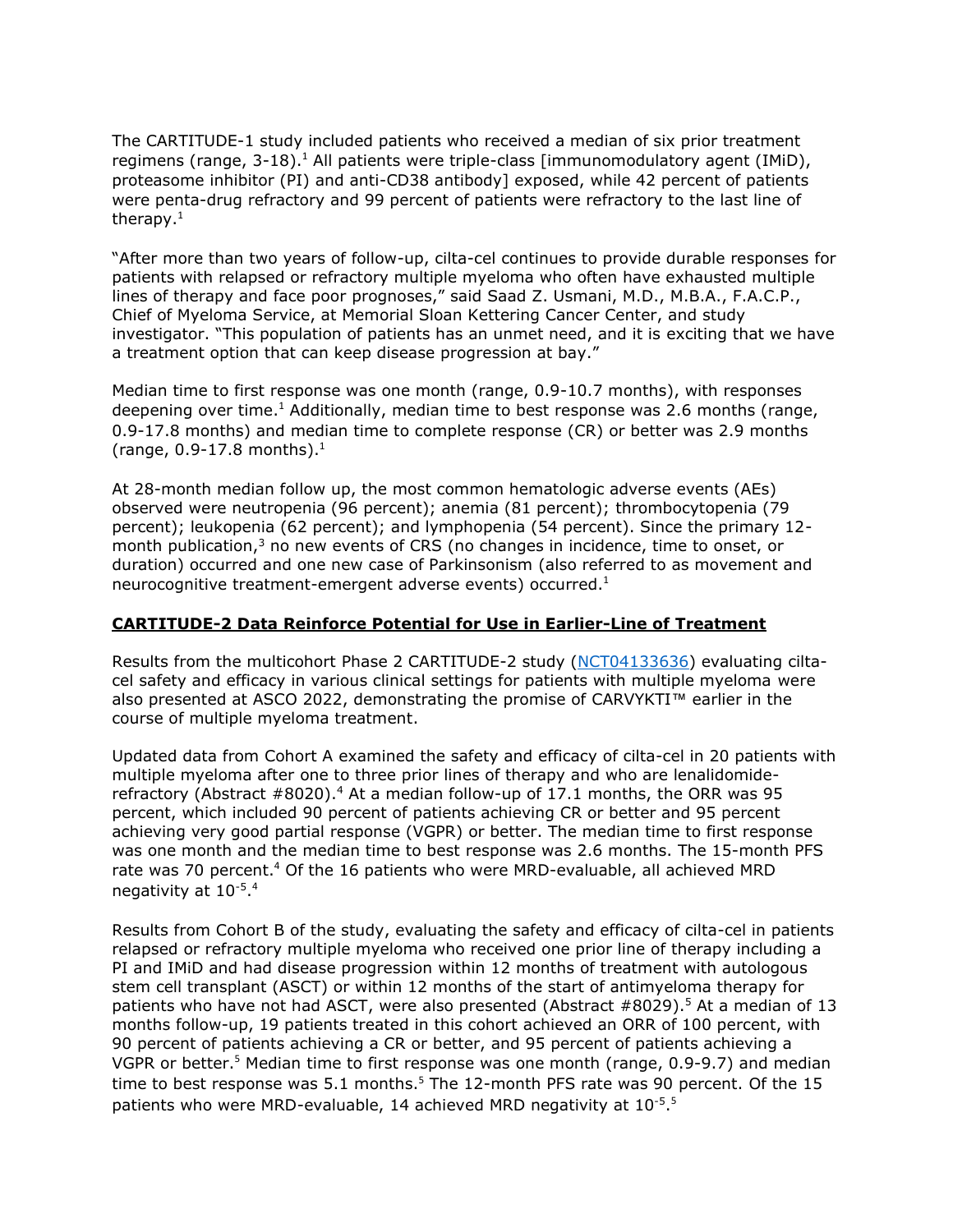In both of these cohorts from CARTITUDE-2, the overall safety profile, including incidence of CRS and most common hematologic AEs, was consistent with that of CARTITUDE-1[.](#page-1-1) 5

"On the heels of the approval of CARVYKTI™ in heavily pre-treated patients, we're pleased to see the longer-term depth and durability of responses in the CARTITUDE-1 study," said Ying Huang, Chief Executive Officer of Legend Biotech. "In addition, the follow up results from the ongoing CARTITUDE-2 Cohort A and B studies support the potential of cilta-cel as a therapeutic option for earlier lines of treatment. We are inspired by the promise of cilta-cel in new patient populations and look forward to helping multiple myeloma patients who continue to have unmet needs across the treatment paradigm."

*Disclosure: Dr. Usmani has provided consulting, advisory, and speaking services to Legend Biotech and Janssen, Biotech, Inc.*

###

## **About CARVYKTI™ (Ciltacabtagene autoleucel; cilta-cel)**

CARVYKTI™ is a BCMA-directed, genetically modified autologous T-cell immunotherapy, which involves reprogramming a patient's own T-cells with a transgene encoding a chimeric antigen receptor (CAR) that identifies and eliminates cells that express BCMA. BCMA is primarily expressed on the surface of malignant multiple myeloma B-lineage cells, as well as late-stage B-cells and plasma cells. The CARVYKTI™ CAR protein features two BCMAtargeting single domain antibodies designed to confer high avidity against human BCMA. Upon binding to BCMA-expressing cells, the CAR promotes T-cell activation, expansion, and elimination of target cells.<sup>6</sup>

In December 2017, Legend Biotech Corporation entered into an exclusive worldwide license and collaboration agreement with Janssen Biotech, Inc. (Janssen) to develop and commercialize cilta-cel.

[In February 2022](https://legendbiotech.com/wp-content/uploads/2022/02/CARVYKTI%E2%84%A2-ciltacabtagene-autoleucel-BCMA-Directed-CAR-T-Therapy-Receives-U.S.-FDA-Approval-2.pdf), CARVYKTI™ was approved by the U.S. Food and Drug Administration (FDA) for the treatment of adults with relapsed or refractory multiple myeloma.<sup>7</sup> [In May](https://legendbiotech.com/wp-content/uploads/2022/05/CARVYKTI%C2%AE-ciltacabtagene-autoleucel-Granted-Conditional-Approval-by-the-European-Commission.pdf) [2022,](https://legendbiotech.com/wp-content/uploads/2022/05/CARVYKTI%C2%AE-ciltacabtagene-autoleucel-Granted-Conditional-Approval-by-the-European-Commission.pdf) the European Commission (EC) granted conditional marketing authorization of CARVYKTI™ for the treatment of adults with relapsed and refractory multiple myeloma. $8$ Cilta-cel was granted Breakthrough Therapy Designation in the U.S. in [December 2019](https://legendbiotech.com/wp-content/uploads/2021/05/JNJ4528_Breakthrough_Therapy_Designation_Release.pdf) and in China in [August 2020.](https://legendbiotech.com/wp-content/uploads/2021/05/LEGN_PR_08052020.pdf) In addition, cilta-cel received a PRIority MEdicines (PRIME) designation from the European Commission in April 2019. Cilta-cel also received Orphan Drug Designation from the U.S. FDA in February 2019, from the European Commission in February 2020, and from the Pharmaceuticals and Medicinal Devices Agency (PMDA) in Japan in June 2020. [In May 2022](https://legendbiotech.com/wp-content/uploads/2022/03/CARVYKTI%C2%AE-ciltacabtagene-autoleucel-Receives-Positive-CHMP-Opinion.pdf), the European Medicines Agency's Committee for Orphan Medicinal Products recommended by consensus that the orphan designation for cilta-cel be maintained on the basis of clinical data demonstrating improved and sustained complete response rates following treatment.<sup>9</sup>

### **About CARTITUDE-1**

CARTITUDE-1 [\(NCT03548207\)](https://clinicaltrials.gov/ct2/show/NCT03548207)<sup>10</sup> is an ongoing Phase 1b/2, open-label, single arm, multicenter trial evaluating cilta-cel for the treatment of adult patients with relapsed or refractory multiple myeloma, who previously received at least three prior lines of therapy including a proteasome inhibitor (PI), an immunomodulatory agent (IMiD) and an anti-CD38 monoclonal antibody. Of the 97 patients enrolled in the trial, 99 percent were refractory to the last line of treatment and 88 percent were triple-class refractory, meaning their cancer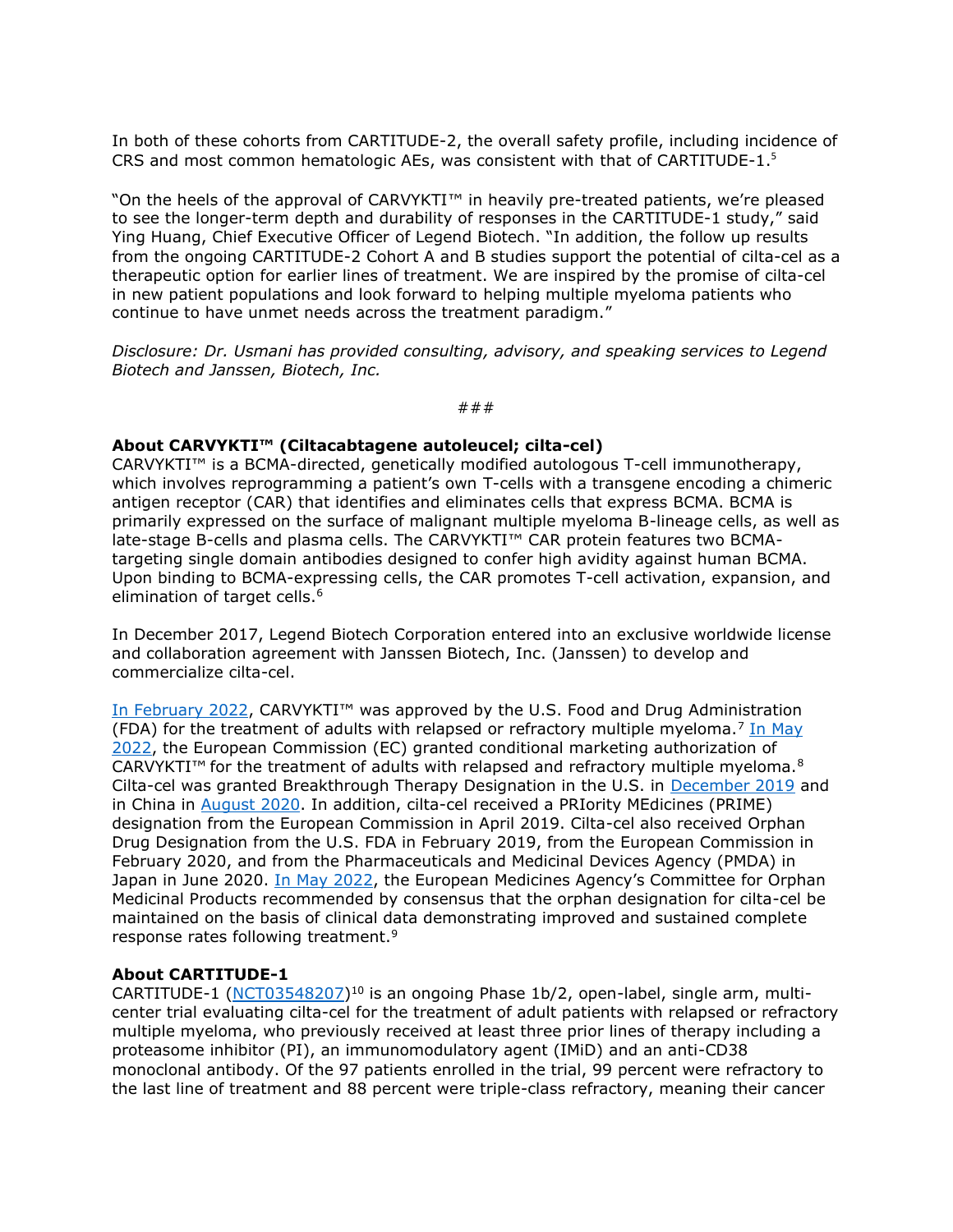did not respond, or no longer responds, to an IMiD, a PI and an anti-CD38 monoclonal antibody.

# **About CARTITUDE-2**

CARTITUDE-2 [\(NCT04133636\)](https://clinicaltrials.gov/ct2/show/NCT04133636)<sup>11</sup> is an ongoing Phase 2 multicohort study evaluating the safety and efficacy of cilta-cel in various clinical settings. Cohort A included patients who had progressive multiple myeloma after 1-3 prior lines of therapy, including PI and IMiD, were lenalidomide refractory, and had no prior exposure to BCMA-targeting agents. Cohort B included patients with early relapse after initial therapy that included a PI and IMiD. The primary objective was to evaluate the percentage of patients with negative minimal residual disease (MRD).

## **About Multiple Myeloma**

Multiple myeloma is an incurable blood cancer that starts in the bone marrow and is characterized by an excessive proliferation of plasma cells.<sup>12</sup> In 2022, it is estimated that more than 34,000 people will be diagnosed with multiple myeloma, and more than 12,000 people will die from the disease in the U.S.<sup>13</sup> While some patients with multiple myeloma have no symptoms at all, most patients are diagnosed due to symptoms that can include bone problems, low blood counts, calcium elevation, kidney problems or infections.<sup>14</sup> Although treatment may result in remission, unfortunately, patients will most likely relapse.<sup>15</sup> Patients who relapse after treatment with standard therapies, including protease inhibitors, immunomodulatory agents, and an anti-CD38 monoclonal antibody, have poor prognoses and few treatment options available.16,17

# **CARVYKTI™ Important Safety Information**

# **INDICATIONS AND USAGE**

CARVYKTI™ (ciltacabtagene autoleucel) is a B-cell maturation antigen (BCMA)-directed genetically modified autologous T cell immunotherapy indicated for the treatment of adult patients with relapsed or refractory multiple myeloma, after four or more prior lines of therapy, including a proteasome inhibitor, an immunomodulatory agent, and an anti-CD38 monoclonal antibody.

## **WARNING: CYTOKINE RELEASE SYNDROME, NEUROLOGIC TOXICITIES, HLH/MAS, and PROLONGED and RECURRENT CYTOPENIA**

- Cytokine Release Syndrome (CRS), including fatal or life-threatening reactions, occurred in patients following treatment with CARVYKTI™. Do not administer CARVYKTI™ to patients with active infection or inflammatory disorders. Treat severe or life-threatening CRS with tocilizumab or tocilizumab and corticosteroids.
- Immune Effector Cell-Associated Neurotoxicity Syndrome (ICANS), which may be fatal or life-threatening, occurred following treatment with CARVYKTI™, including before CRS onset, concurrently with CRS, after CRS resolution, or in the absence of CRS. Monitor for neurologic events after treatment with CARVYKTI™. Provide supportive care and/or corticosteroids as needed.
- Parkinsonism and Guillain-Barré syndrome and their associated complications resulting in fatal or life-threatening reactions have occurred following treatment with CARVYKTI™.
- Hemophagocytic Lymphohistiocytosis/Macrophage Activation Syndrome (HLH/MAS), including fatal and life-threatening reactions, occurred in patients following treatment with CARVYKTI™. HLH/MAS can occur with CRS or neurologic toxicities.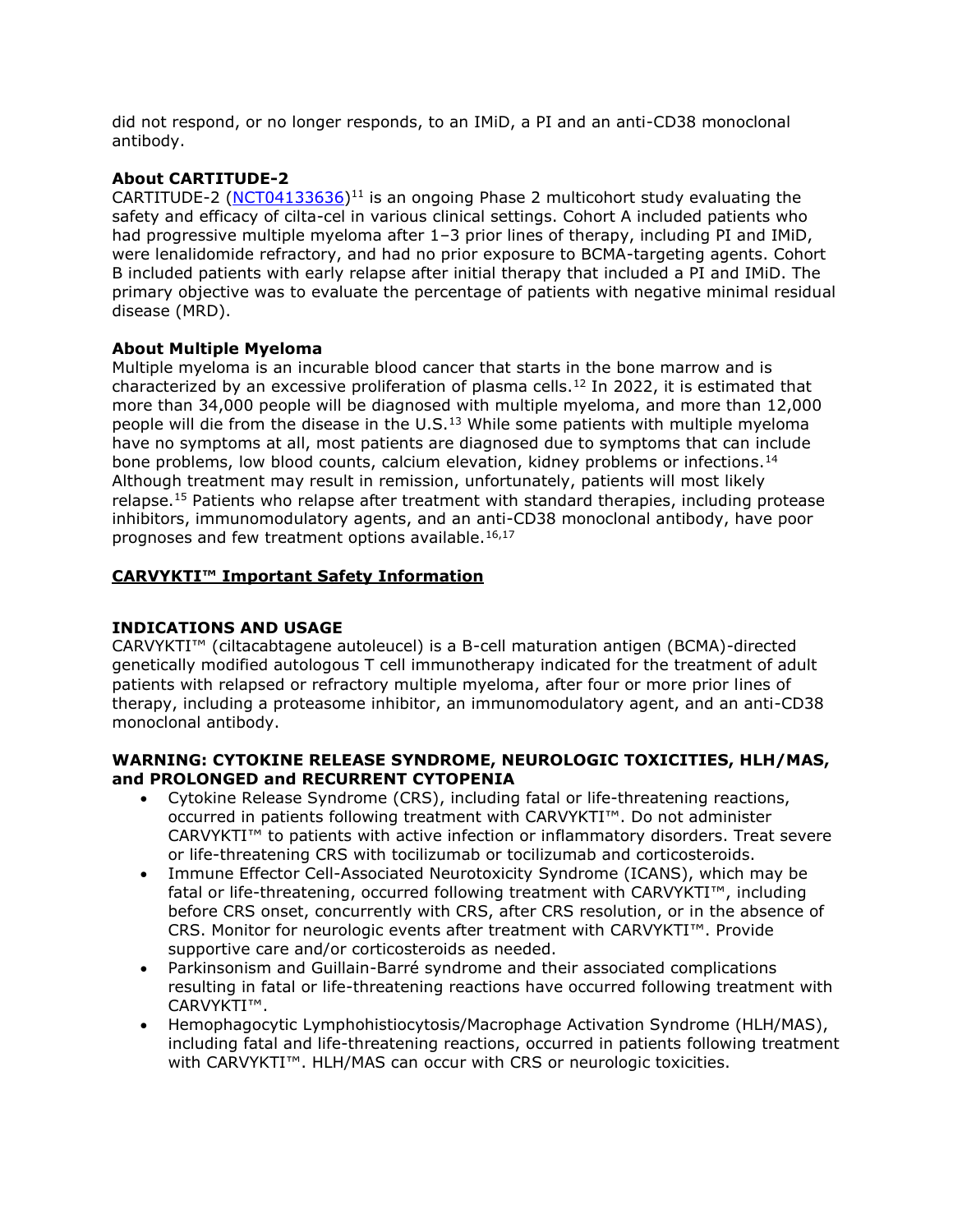- Prolonged and/or recurrent cytopenias with bleeding and infection and requirement for stem cell transplantation for hematopoietic recovery occurred following treatment with CARVYKTI™.
- CARVYKTI™ is available only through a restricted program under a Risk Evaluation and Mitigation Strategy (REMS) called the CARVYKTI™ REMS Program.

# **WARNINGS AND PRECAUTIONS**

**Cytokine Release Syndrome (CRS)** including fatal or life-threatening reactions, occurred following treatment with CARVYKTI™ in 95% (92/97) of patients receiving ciltacabtagene autoleucel. Grade 3 or higher CRS (2019 ASTCT grade)1 occurred in 5% (5/97) of patients, with Grade 5 CRS reported in 1 patient. The median time to onset of CRS was 7 days (range: 1-12 days). The most common manifestations of CRS included pyrexia (100%), hypotension (43%), increased aspartate aminotransferase (AST) (22%), chills (15%), increased alanine aminotransferase (14%) and sinus tachycardia (11%). Grade 3 or higher events associated with CRS included increased AST and ALT, hyperbilirubinemia, hypotension, pyrexia, hypoxia, respiratory failure, acute kidney injury, disseminated intravascular coagulation, HLH/MAS, angina pectoris, supraventricular and ventricular tachycardia, malaise, myalgias, increased C-reactive protein, ferritin, blood alkaline phosphatase and gamma-glutamyl transferase.

Identify CRS based on clinical presentation. Evaluate for and treat other causes of fever, hypoxia, and hypotension. CRS has been reported to be associated with findings of HLH/MAS, and the physiology of the syndromes may overlap. HLH/MAS is a potentially lifethreatening condition. In patients with progressive symptoms of CRS or refractory CRS despite treatment, evaluate for evidence of HLH/MAS.

Sixty-nine of 97 (71%) patients received tocilizumab and/or a corticosteroid for CRS after infusion of ciltacabtagene autoleucel. Forty-four (45%) patients received only tocilizumab, of whom 33 (34%) received a single dose and 11 (11%) received more than one dose; 24 patients (25%) received tocilizumab and a corticosteroid, and one patient (1%) received only corticosteroids. Ensure that a minimum of two doses of tocilizumab are available prior to infusion of CARVYKTI™.

Monitor patients at least daily for 10 days following CARVYKTI™ infusion at a REMS-certified healthcare facility for signs and symptoms of CRS. Monitor patients for signs or symptoms of CRS for at least 4 weeks after infusion. At the first sign of CRS, immediately institute treatment with supportive care, tocilizumab, or tocilizumab and corticosteroids. Counsel patients to seek immediate medical attention should signs or symptoms of CRS occur at any time. Neurologic toxicities, which may be severe, life-threatening or fatal, occurred following treatment with CARVYKTI™.

**Neurologic toxicities**, which may be severe, life-threatening or fatal, occurred following treatment with CARVYKTI™. Neurologic toxicities included ICANS, neurologic toxicity with signs and symptoms of parkinsonism, Guillain-Barré Syndrome, peripheral neuropathies, and cranial nerve palsies. Counsel patients on the signs and symptoms of these neurologic toxicities, and on the delayed nature of onset of some of these toxicities. Instruct patients to seek immediate medical attention for further assessment and management if signs or symptoms of any of these neurologic toxicities occur at any time.

Overall, one or more subtypes of neurologic toxicity described below occurred following ciltacabtagene autoleucel in 26% (25/97) of patients, of which 11% (11/97) of patients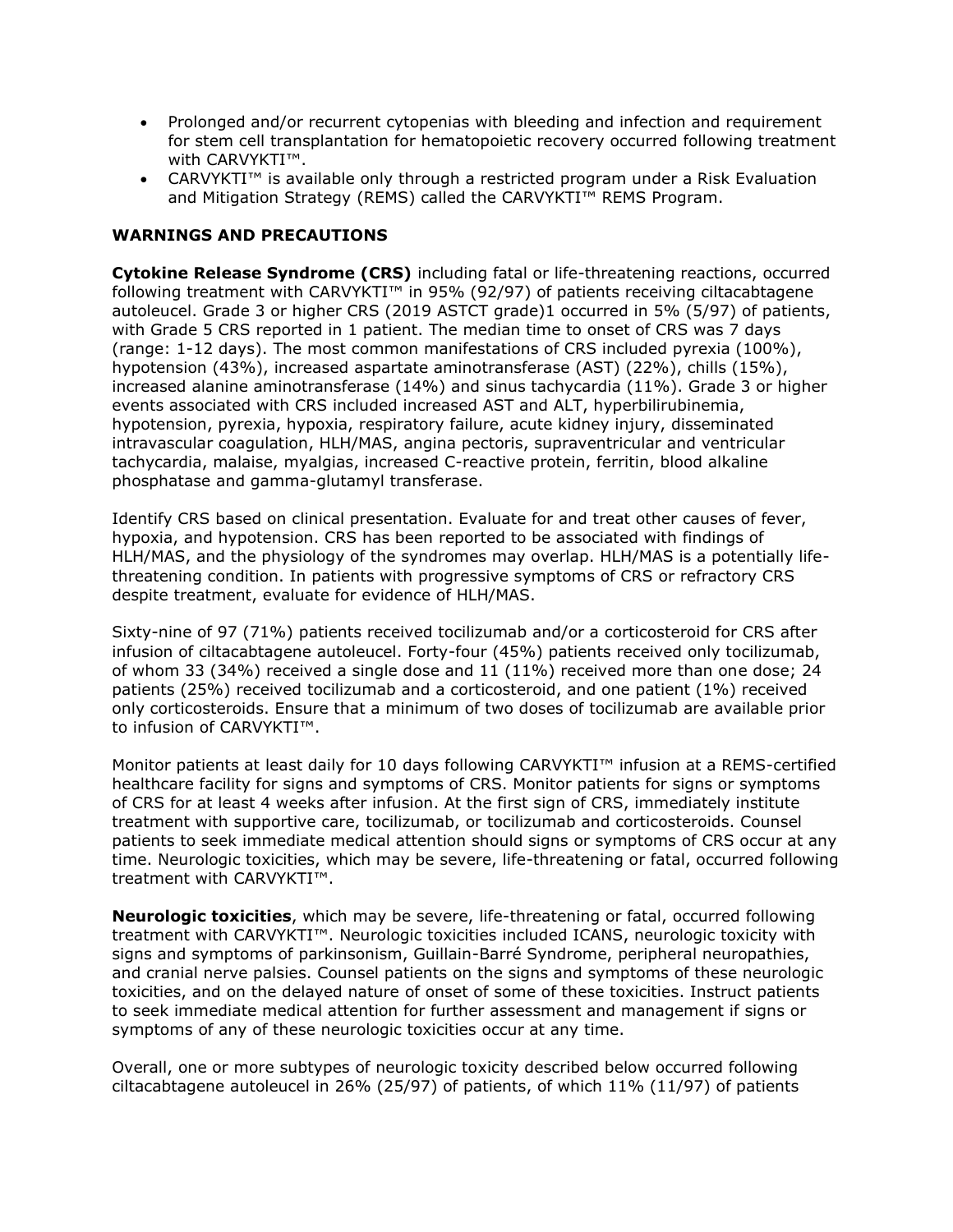experienced Grade 3 or higher events. These subtypes of neurologic toxicities were also observed in two ongoing studies.

Immune Effector Cell-Associated Neurotoxicity Syndrome (ICANS): Patients receiving CARVYKTI™ may experience fatal of life-threatening ICANS following treatment with CARVYKTI™, including before CRS onset, concurrently with CRS, after CRS resolution, or in the absence of CRS.

ICANS occurred in 23% (22/97) of patients receiving ciltacabtagene autoleucel including Grade 3 or 4 events in 3% (3/97) and Grade 5 (fatal) events in 2% (2/97). The median time to onset of ICANS was 8 days (range 1-28 days). All 22 patients with ICANS had CRS. The most frequent (≥5%) manifestation of ICANS included encephalopathy (23%), aphasia (8%) and headache (6%). Monitor patients at least daily for 10 days following CARVYKTI™ infusion at the REMS-certified healthcare facility for signs and symptoms of ICANS. Rule out other causes of ICANS symptoms.

Monitor patients for signs or symptoms of ICANS for at least 4 weeks after infusion and treat promptly. Neurologic toxicity should be managed with supportive care and/or corticosteroids as needed.

Parkinsonism: Of the 25 patients in the CARTITUDE-1 study experiencing any neurotoxicity, five male patients had neurologic toxicity with several signs and symptoms of parkinsonism, distinct from immune effector cell-associated neurotoxicity syndrome (ICANS). Neurologic toxicity with parkinsonism has been reported in other ongoing trials of ciltacabtagene autoleucel. Patients had parkinsonian and nonparkinsonian symptoms that included tremor, bradykinesia, involuntary movements, stereotypy, loss of spontaneous movements, masked facies, apathy, flat affect, fatigue, rigidity, psychomotor retardation, micrographia, dysgraphia, apraxia, lethargy, confusion, somnolence, loss of consciousness, delayed reflexes, hyperreflexia, memory loss, difficulty swallowing, bowel incontinence, falls, stooped posture, shuffling gait, muscle weakness and wasting, motor dysfunction, motor and sensory loss, akinetic mutism, and frontal lobe release signs. The median onset of parkinsonism in the 5 patients in CARTITUDE-1 was 43 days (range 15-108) from infusion of ciltacabtagene autoleucel.

Monitor patients for signs and symptoms of parkinsonism that may be delayed in onset and managed with supportive care measures. There is limited efficacy information with medications used for the treatment of Parkinson's disease, for the improvement or resolution of parkinsonism symptoms following CARVYKTI™ treatment.

Guillain-Barré Syndrome: A fatal outcome following Guillain-Barré Syndrome (GBS) has occurred in another ongoing study of ciltacabtagene autoleucel despite treatment with intravenous immunoglobulins. Symptoms reported include those consistent with MillerFisher variant of GBS, encephalopathy, motor weakness, speech disturbances and polyradiculoneuritis.

Monitor for GBS. Evaluate patients presenting with peripheral neuropathy for GBS. Consider treatment of GBS with supportive care measures and in conjunction with immunoglobulins and plasma exchange, depending on severity of GBS.

Peripheral Neuropathy: Six patients in CARTITUDE-1 developed peripheral neuropathy. These neuropathies presented as sensory, motor or sensorimotor neuropathies. Median time of onset of symptoms was 62 days (range 4-136 days), median duration of peripheral neuropathies was 256 days (range 2-465 days) including those with ongoing neuropathy.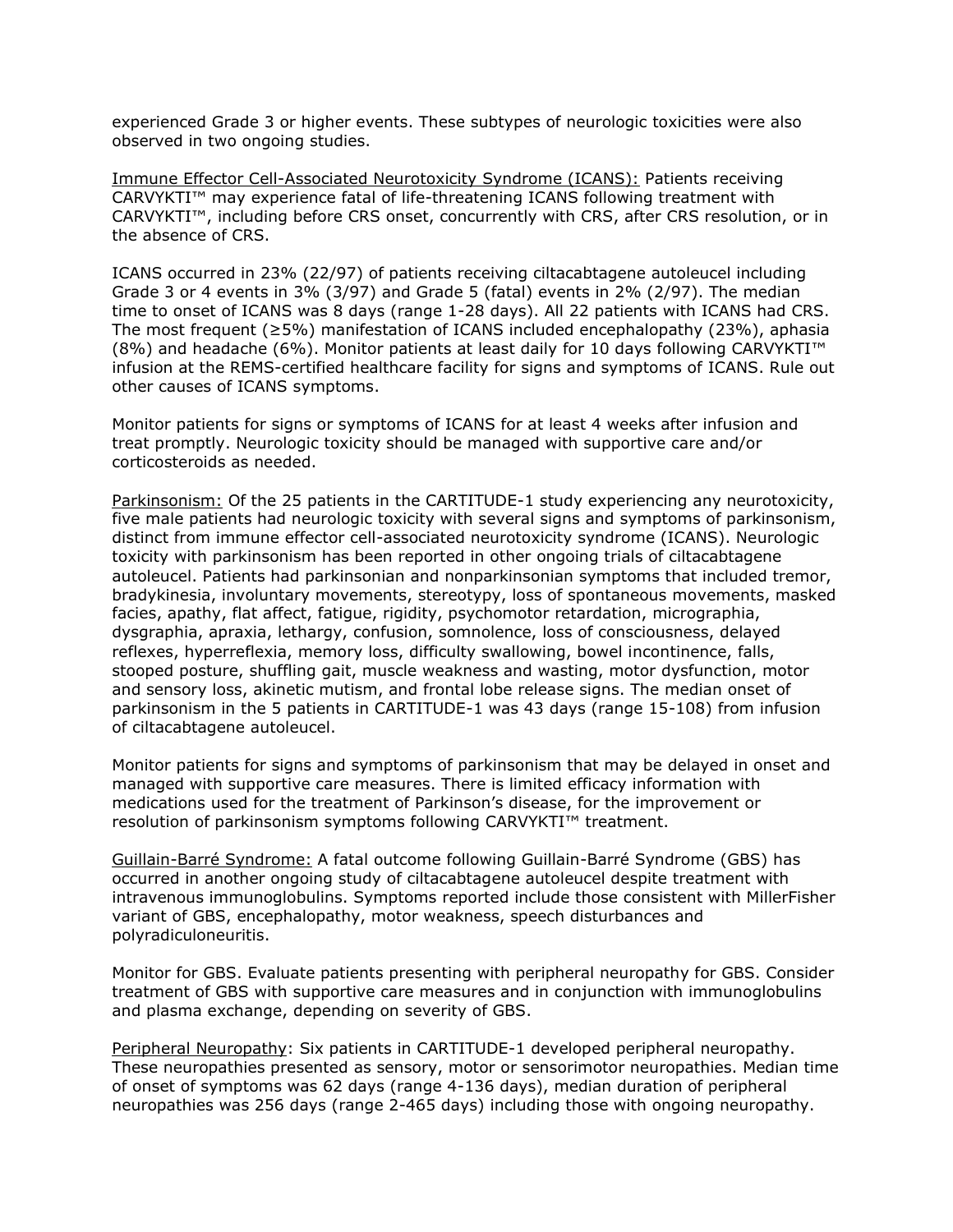Patients who experienced peripheral neuropathy also experienced cranial nerve palsies or GBS in other ongoing trials of ciltacabtagene autoleucel.

Cranial Nerve Palsies: Three patients (3.1%) experienced cranial nerve palsies in CARTITUDE-1. All three patients had 7th cranial nerve palsy; one patient had 5th cranial nerve palsy as well. Median time to onset was 26 days (range 21-101 days) following infusion of ciltacabtagene autoleucel. Occurrence of 3rd and 6th cranial nerve palsy, bilateral 7th cranial nerve palsy, worsening of cranial nerve palsy after improvement, and occurrence of peripheral neuropathy in patients with cranial nerve palsy have also been reported in ongoing trials of ciltacabtagene autoleucel. Monitor patients for signs and symptoms of cranial nerve palsies. Consider management with systemic corticosteroids, depending on the severity and progression of signs and symptoms.

**Hemophagocytic Lymphohistiocytosis (HLH)/Macrophage Activation Syndrome (MAS:** Fatal HLH occurred in one patient (1%), 99 days after ciltacabtagene autoleucel. The HLH event was preceded by prolonged CRS lasting 97 days. The manifestations of HLH/MAS include hypotension, hypoxia with diffuse alveolar damage, coagulopathy, cytopenia, and multi-organ dysfunction, including renal dysfunction. HLH is a life-threatening condition with a high mortality rate if not recognized and treated early. Treatment of HLH/MAS should be administered per institutional standards.

**CARVYKTI™ REMS:** Because of the risk of CRS and neurologic toxicities, CARVYKTI™ is available only through a restricted program under a Risk Evaluation and Mitigation Strategy (REMS) called the CARVYKTI™ REMS.

Further information is available at www.CARVYKTIrems.com or 1-844-672-0067.

**Prolonged and Recurrent Cytopenias:** Patients may exhibit prolonged and recurrent cytopenias following lymphodepleting chemotherapy and CARVYKTI™ infusion. One patient underwent autologous stem cell therapy for hematopoietic reconstitution due to prolonged thrombocytopenia.

In CARTITUDE-1, 30% (29/97) of patients experienced prolonged Grade 3 or 4 neutropenia and 41% (40/97) of patients experienced prolonged Grade 3 or 4 thrombocytopenia that had not resolved by Day 30 following ciltacabtagene autoleucel infusion.

Recurrent Grade 3 or 4 neutropenia, thrombocytopenia, lymphopenia and anemia were seen in 63% (61/97), 18% (17/97), 60% (58/97), and 37% (36/97) after recovery from initial Grade 3 or 4 cytopenia following infusion. After Day 60 following ciltacabtagene autoleucel infusion, 31%, 12% and 6% of patients had a recurrence of Grade 3 or higher lymphopenia, neutropenia and thrombocytopenia, respectively, after initial recovery of their Grade 3 or 4 cytopenia. Eighty-seven percent (84/97) of patients had one, two, or three or more recurrences of Grade 3 or 4 cytopenias after initial recovery of Grade 3 or 4 cytopenia. Six and 11 patients had Grade 3 or 4 neutropenia and thrombocytopenia, respectively, at the time of death.

Monitor blood counts prior to and after CARVYKTI<sup>™</sup> infusion. Manage cytopenias with growth factors and blood product transfusion support according to local institutional guidelines.

**Infections:** CARVYKTI™ should not be administered to patients with active infection or inflammatory disorders. Severe, life-threatening or fatal infections occurred in patients after CARVYKTI™ infusion.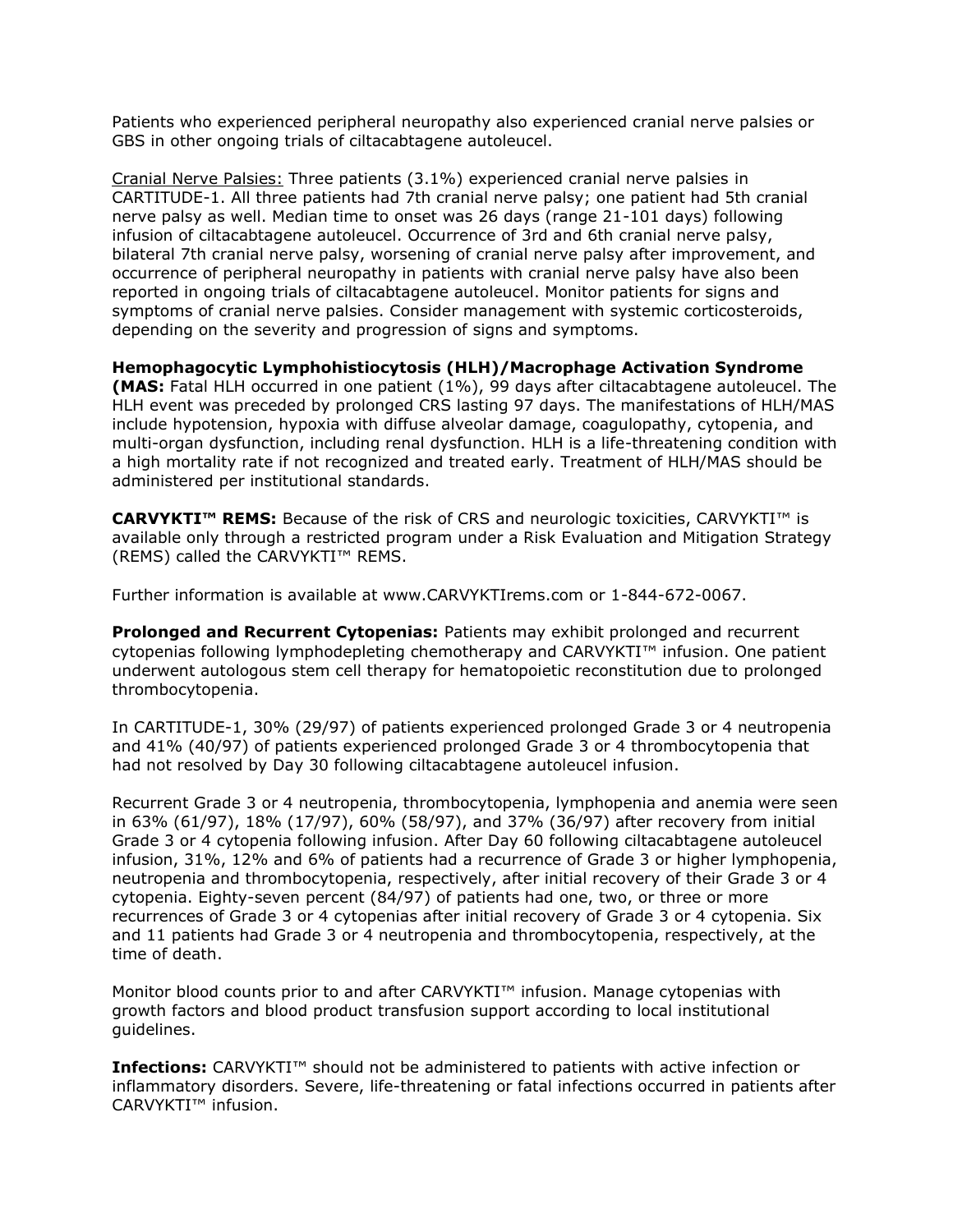Infections (all grades) occurred in 57 (59%) patients. Grade 3 or 4 infections occurred in 23% (22/97) of patients; Grade 3 or 4 infections with an unspecified pathogen occurred in 17%, viral infections in 7%, bacterial infections in 1%, and fungal infections in 1% of patients. Overall, four patients had Grade 5 infections: lung abscess  $(n=1)$ , sepsis  $(n=2)$ and pneumonia (n=1).

Monitor patients for signs and symptoms of infection before and after CARVYKTI™ infusion and treat patients appropriately. Administer prophylactic, pre-emptive and/or therapeutic antimicrobials according to the standard institutional guidelines. Febrile neutropenia was observed in 10% of patients after ciltacabtagene autoleucel infusion and may be concurrent with CRS. In the event of febrile neutropenia, evaluate for infection and manage with broadspectrum antibiotics, fluids and other supportive care, as medically indicated.

Viral Reactivation: Hepatitis B virus (HBV) reactivation, in some cases resulting in fulminant hepatitis, hepatic failure and death, can occur in patients with hypogammaglobulinemia. Perform screening for Cytomegalovirus (CMV), HBV, hepatitis C virus (HCV), and human immunodeficiency virus (HIV), or any other infectious agents if clinically indicated in accordance with clinical guidelines before collection of cells for manufacturing. Consider antiviral therapy to prevent viral reactivation per local institutional guidelines/clinical practice.

**Hypogammaglobulinemia** was reported as an adverse event in 12% (12/97) of patients; laboratory IgG levels fell below 500 mg/dL after infusion in 92% (89/97) of patients. Monitor immunoglobulin levels after treatment with CARVYKTI™ and administer IVIG for IgG <400 mg/dL. Manage per local institutional guidelines, including infection precautions and antibiotic or antiviral prophylaxis.

Use of Live Vaccines: The safety of immunization with live viral vaccines during or following CARVYKTI™ treatment has not been studied. Vaccination with live virus vaccines is not recommended for at least 6 weeks prior to the start of lymphodepleting chemotherapy, during CARVYKTI™ treatment, and until immune recovery following treatment with CARVYKTI™.

**Hypersensitivity Reactions** have occurred in 5% (5/97) of patients following ciltacabtagene autoleucel infusion. Serious hypersensitivity reactions, including anaphylaxis, may be due to the dimethyl sulfoxide (DMSO) in CARVYKTI™. Patients should be carefully monitored for 2 hours after infusion for signs and symptoms of severe reaction. Treat promptly and manage appropriately according to the severity of the hypersensitivity reaction.

**Secondary Malignancies:** Patients may develop secondary malignancies. Monitor life-long for secondary malignancies. In the event that a secondary malignancy occurs, contact Janssen Biotech, Inc., at 1-800-526-7736 for reporting and to obtain instructions on collection of patient samples for testing of secondary malignancy of T cell origin.

**Effects on Ability to Drive and Use Machines:** Due to the potential for neurologic events, including altered mental status, seizures, neurocognitive decline, or neuropathy, patients are at risk for altered or decreased consciousness or coordination in the 8 weeks following CARVYKTI™ infusion. Advise patients to refrain from driving and engaging in hazardous occupations or activities, such as operating heavy or potentially dangerous machinery during this initial period, and in the event of new onset of any neurologic toxicities.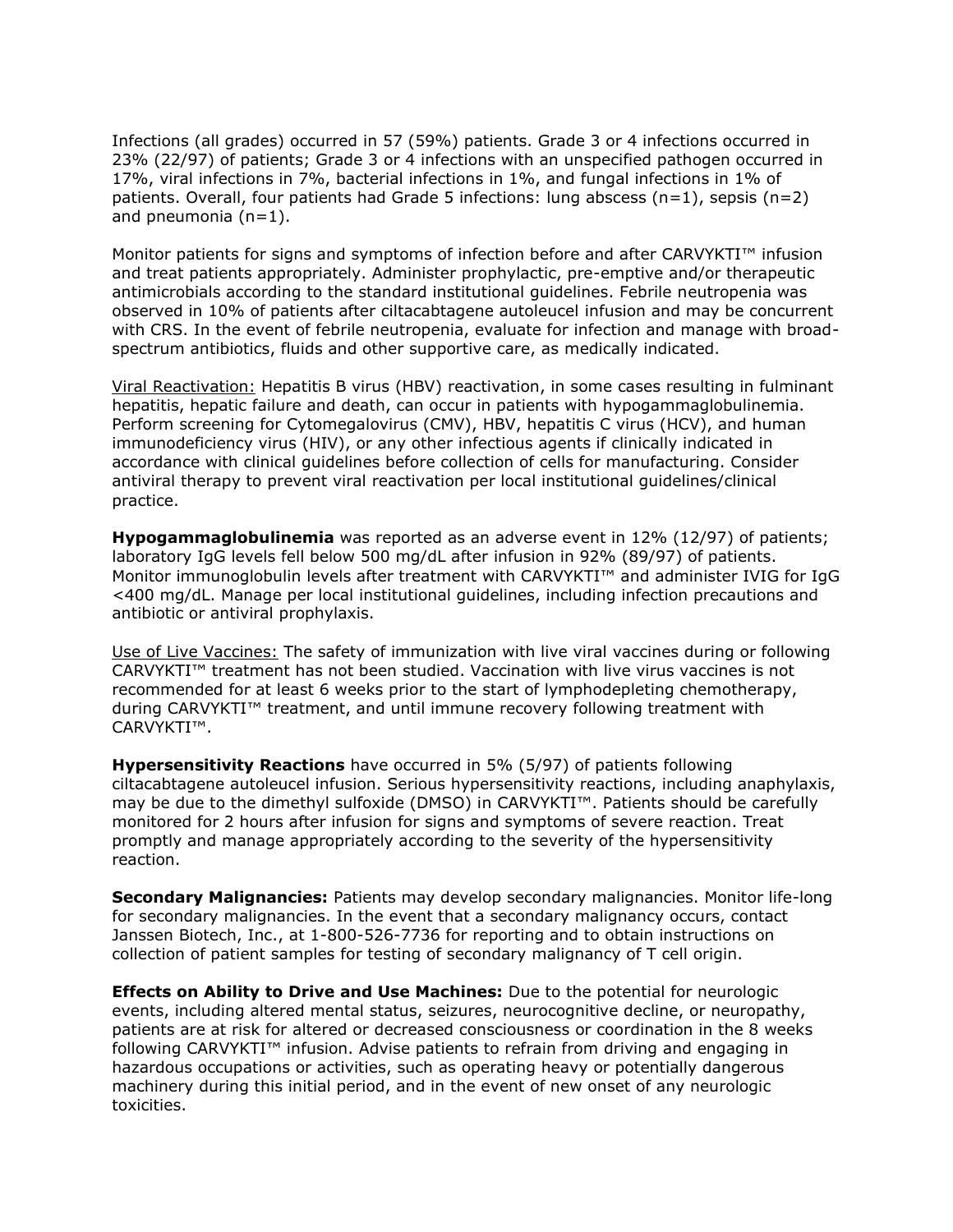### **ADVERSE REACTIONS**

The most common non-laboratory adverse reactions (incidence greater than 20%) are pyrexia, cytokine release syndrome, hypogammaglobulinemia, hypotension, musculoskeletal pain, fatigue, infections of unspecified pathogen, cough, chills, diarrhea, nausea, encephalopathy, decreased appetite, upper respiratory tract infection, headache, tachycardia, dizziness, dyspnea, edema, viral infections, coagulopathy, constipation, and vomiting. The most common laboratory adverse reactions (incidence greater than or equal to 50%) include thrombocytopenia, neutropenia, anemia, aminotransferase elevation, and hypoalbuminemia. Please read full

Please read full [Prescribing Information](https://www.janssenlabels.com/package-insert/product-monograph/prescribing-information/CARVYKTI-pi.pdf) including Boxed Warning for CARVYKTI™.

### **About Legend Biotech**

Legend Biotech is a global biotechnology company dedicated to treating, and one day curing, life-threatening diseases. Headquartered in Somerset, New Jersey, we are developing advanced cell therapies across a diverse array of technology platforms, including autologous and allogeneic chimeric antigen receptor T-cell, T-cell receptor (TCR-T), and natural killer (NK) cell-based immunotherapy. From our three R&D sites around the world, we apply these innovative technologies to pursue the discovery of safe, efficacious and cutting-edge therapeutics for patients worldwide.

Learn more at [www.legendbiotech.com](https://apc01.safelinks.protection.outlook.com/?url=https%3A%2F%2Furldefense.com%2Fv3%2F__http%3A%2Fwww.legendbiotech.com%2F__%3B!!Dahw-A9d0CA!l_HBzc6uFFeUDuZZa9ZaL36SCN4RrVIMjWybRwXGmPMcCeXFMsUTZlHW7117Bv5v%24&data=04%7C01%7Ctina.carter%40legendbiotech.com%7C16a4efa927f340b07f5408d9730bde94%7Cd55ad7adbf234f2cb95e1164d77114c9%7C0%7C0%7C637667317543128330%7CUnknown%7CTWFpbGZsb3d8eyJWIjoiMC4wLjAwMDAiLCJQIjoiV2luMzIiLCJBTiI6Ik1haWwiLCJXVCI6Mn0%3D%7C2000&sdata=SGEIilDeN6oOC2e6jPKxF9s4UeP%2F7qYMPZCwABxs1GY%3D&reserved=0) and follow us on [Twitter](https://apc01.safelinks.protection.outlook.com/?url=https%3A%2F%2Furldefense.com%2Fv3%2F__https%3A%2Ftwitter.com%2Flegendbiotech%3Flang%3Den__%3B!!Dahw-A9d0CA!l_HBzc6uFFeUDuZZa9ZaL36SCN4RrVIMjWybRwXGmPMcCeXFMsUTZlHW7-CeoCbi%24&data=04%7C01%7Ctina.carter%40legendbiotech.com%7C16a4efa927f340b07f5408d9730bde94%7Cd55ad7adbf234f2cb95e1164d77114c9%7C0%7C0%7C637667317543138324%7CUnknown%7CTWFpbGZsb3d8eyJWIjoiMC4wLjAwMDAiLCJQIjoiV2luMzIiLCJBTiI6Ik1haWwiLCJXVCI6Mn0%3D%7C2000&sdata=G67YvZwhP%2FqpNT70jcxhfJtkRBbttuYxLr1GRRXONFY%3D&reserved=0) and [LinkedIn.](https://apc01.safelinks.protection.outlook.com/?url=https%3A%2F%2Furldefense.com%2Fv3%2F__https%3A%2Fwww.linkedin.com%2Fcompany%2Flegendbiotechco.%2F__%3B!!Dahw-A9d0CA!l_HBzc6uFFeUDuZZa9ZaL36SCN4RrVIMjWybRwXGmPMcCeXFMsUTZlHW7xWi5KQF%24&data=04%7C01%7Ctina.carter%40legendbiotech.com%7C16a4efa927f340b07f5408d9730bde94%7Cd55ad7adbf234f2cb95e1164d77114c9%7C0%7C0%7C637667317543138324%7CUnknown%7CTWFpbGZsb3d8eyJWIjoiMC4wLjAwMDAiLCJQIjoiV2luMzIiLCJBTiI6Ik1haWwiLCJXVCI6Mn0%3D%7C2000&sdata=rAaHW745AINa0fRJ5bSa9ANpUsQtVUxOPkh%2BsfS5lao%3D&reserved=0)

## **Cautionary Note Regarding Forward-Looking Statements**

*Statements in this press release about future expectations, plans and prospects, as well as any other statements regarding matters that are not historical facts, constitute "forwardlooking statements" within the meaning of The Private Securities Litigation Reform Act of 1995. These statements include, but are not limited to, statements relating to Legend Biotech's strategies and objectives; statements relating to CARVYKTI™, including Legend Biotech's expectations for CARVYKTI™, such as Legend Biotech's manufacturing and commercialization expectations for CARVYKTI™ and the potential effect of treatment with CARVYKTI™; statements about submissions for cilta-cel to, and the progress of such submissions with, the U.S. Food and Drug Administration (FDA), the European Medicines Agency (EMA), the Chinese Center for Drug Evaluation of National Medical Products Administration (CDE) and other regulatory authorities; the anticipated timing of, and ability to progress, clinical trials, including patient enrollment and the resumption of the Phase 1 clinical trial of LB1901; the ability to maintain and progress the conditional marketing authorization for cilta-cel granted by the EMA; the submission of Investigational New Drug (IND) applications to, and maintenance of such applications with, regulatory authorities; the ability to generate, analyze and present data from clinical trials; and the potential benefits of Legend Biotech's product candidates. The words "anticipate," "believe," "continue," "could," "estimate," "expect," "intend," "may," "plan," "potential," "predict," "project," "should," "target," "will," "would" and similar expressions are intended to identify forwardlooking statements, although not all forward-looking statements contain these identifying words. Actual results may differ materially from those indicated by such forward-looking statements as a result of various important factors. Legend Biotech's expectations could be affected by, among other things, uncertainties involved in the development of new pharmaceutical products; unexpected clinical trial results, including as a result of additional analysis of existing clinical data or unexpected new clinical data; unexpected regulatory actions or delays, including requests for additional safety and/or efficacy data or analysis of data, or government regulation generally; unexpected delays as a result of actions undertaken, or failures to act, by our third party partners; uncertainties arising from*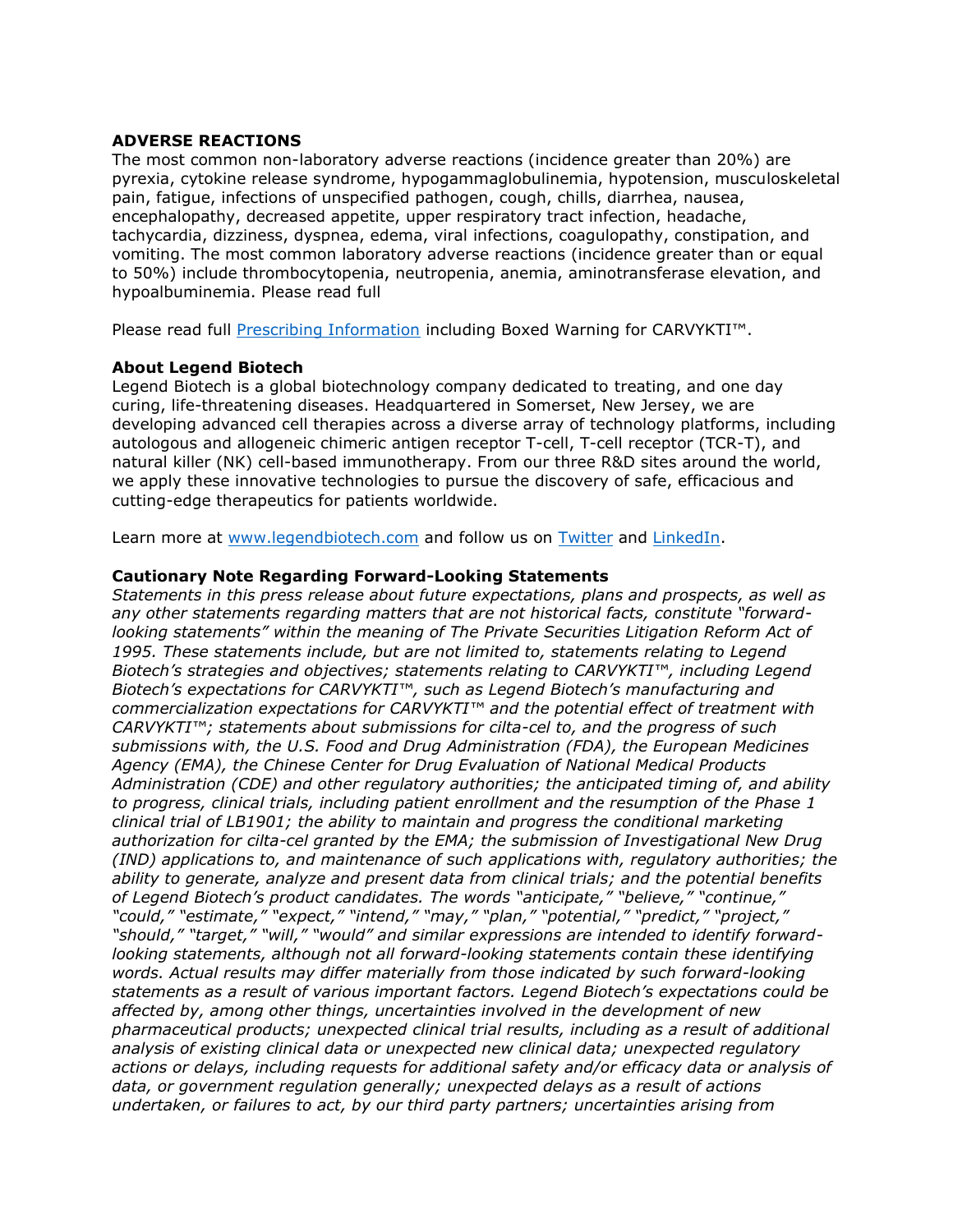*challenges to Legend Biotech's patent or other proprietary intellectual property protection, including the uncertainties involved in the U.S. litigation process; competition in general; government, industry, and general public pricing and other political pressures; the duration and severity of the COVID-19 pandemic and governmental and regulatory measures implemented in response to the evolving situation; as well as the other factors discussed in the "Risk Factors" section of the Legend Biotech's Annual Report on Form 20-F filed with the Securities and Exchange Commission on March 31, 2022. Should one or more of these risks or uncertainties materialize, or should underlying assumptions prove incorrect, actual results may vary materially from those described in this press release as anticipated, believed, estimated or expected. Any forward-looking statements contained in this press release speak only as of the date of this press release. Legend Biotech specifically disclaims any obligation to update any forward-looking statement, whether as a result of new information, future events or otherwise.*

#### **Investor Contacts:**

Joanne Choi, Senior Manager of Investor Relations, Legend Biotech [joanne.choi@legendbiotech.com](mailto:Joanne.choi@legendbiotech.com) 

Crystal Chen, Manager of Investor Relations, Legend Biotech [crystal.chen@legendbiotech.com](mailto:crystal.chen@legendbiotech.com) 

#### **Press Contact:**

Tina Carter, Corporate Communications Lead, Legend Biotech [tina.carter@legendbiotech.com](mailto:tina.carter@legendbiotech.com)  (908) 331-5025

### **Source: Legend Biotech**

*###*

#### **References**

 $1$  Usmani, S. Phase 1b/2 study of ciltacabtagene autoleucel, a BCMA-directed CAR-T cell therapy, in patients with relapsed/refractory multiple myeloma (CARTITUDE-1): Two years post-LPI. Abstract #8028 [Poster]. Presented at the 2022 American Society of Clinical Oncology Annual Meeting.

<sup>2</sup> Usmani S, Martin T, et al. Phase 1b/2 study of ciltacabtagene autoleucel, a BCMA-directed CAR-T cell therapy, in patients with relapsed/refractory multiple myeloma (CARTITUDE-1): Two years post-LPI. Abstract #8028 [Poster]. Presented at the 2022 American Society of Clinical Oncology Annual Meeting.

<sup>&</sup>lt;sup>3</sup> Berdeja J, Madduri D, Usmani S, et al. Ciltacabtagene autoleucel, a B-cell maturation antigen-directed chimeric antigen receptor T-cell therapy in patients with relapsed or refractory multiple myeloma (CARTITUDE-1): a phase 1b/2 open-label study. The Lancet. 2021;398(10297):P314-324.

<sup>4</sup> Einsele, H. Biological correlative analyses and updated clinical data of ciltacabtagene autoleucel (cilta-cel), a BCMA-directed CAR-T cell therapy, in lenalidomide (len)-refractory patients (pts) with progressive multiple myeloma (MM) after 1–3 prior lines of therapy (LOT): CARTITUDE-2, cohort A. Abstract #8020 [Poster]. Presented at the 2022 American Society of Clinical Oncology 2022 Annual Meeting.

<sup>5</sup> van de Donk, N et al. Biological correlative analyses and updated clinical data of ciltacabtagene autoleucel (ciltacel), a BCMA-directed CAR-T cell therapy, in patients with multiple myeloma (MM) and early relapse after initial therapy: CARTITUDE-2, cohort B. Abstract #8029 [Poster]. Presented at the 2022 American Society of Clinical Oncology Annual Meeting.

<sup>1</sup> CARVYKTI™ Prescribing Information. Horsham, PA: Janssen Biotech, Inc.

<sup>7</sup> CARVYKTI™ (ciltacabtagene autoleucel), BCMA-Directed CAR-T Therapy, Receives U.S. FDA Approval for the Treatment of Adult Patients with Relapsed or Refractory Multiple Myeloma. Available at:

[https://legendbiotech.com/wp-content/uploads/2022/02/CARVYKTI%E2%84%A2-ciltacabtagene-autoleucel-BCMA-](https://legendbiotech.com/wp-content/uploads/2022/02/CARVYKTI%E2%84%A2-ciltacabtagene-autoleucel-BCMA-Directed-CAR-T-Therapy-Receives-U.S.-FDA-Approval-2.pdf)[Directed-CAR-T-Therapy-Receives-U.S.-FDA-Approval-2.pdf.](https://legendbiotech.com/wp-content/uploads/2022/02/CARVYKTI%E2%84%A2-ciltacabtagene-autoleucel-BCMA-Directed-CAR-T-Therapy-Receives-U.S.-FDA-Approval-2.pdf) Last accessed: May 2022.

<sup>8</sup> CARVYKTI® (ciltacabtagene autoleucel) Granted Conditional Approval by the European Commission for the Treatment of Patients with Relapsed and Refractory Multiple Myeloma. Available at:

[https://investors.legendbiotech.com/node/7431/pdf.](https://investors.legendbiotech.com/node/7431/pdf) Last accessed: May 2022.